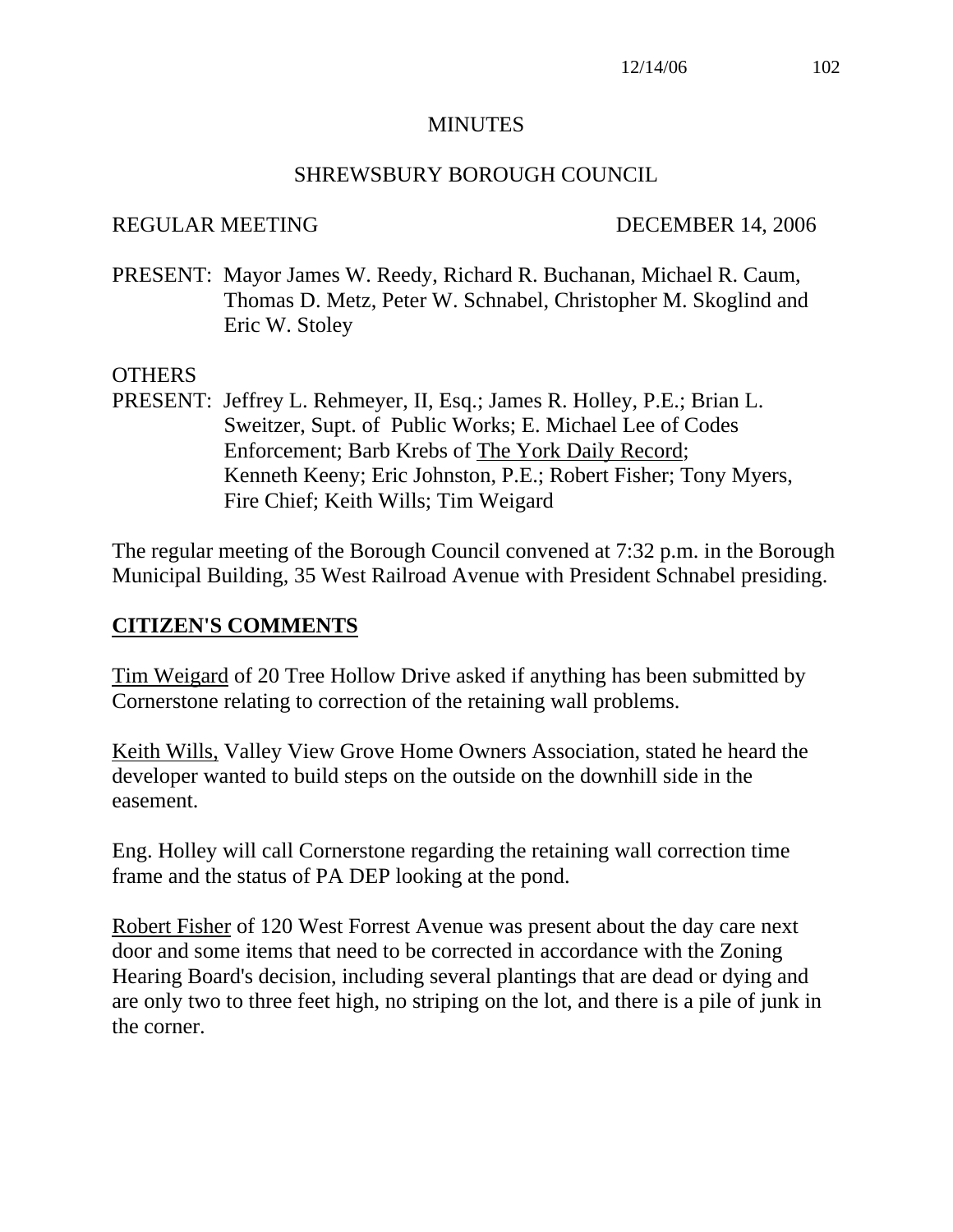Mike Lee said it is in his report to ask Sol. Rehmeyer to send an enforcement notice regarding the issues. Mike said this is the first he heard about the violations of not using the correct entrance and exit.

# **APPROVAL OF MINUTES**

R. Buchanan moved to approve the minutes of the November 8 meeting with a correction under Water Report Keeny Well that the PADEP approved the testing plan, not the Susquehanna River Basin Commission.

T. Metz seconded. The motion carried with all in favor with E. Stoley abstaining as he was not at the meeting.

# **APPROVAL OF EXPENDITURES AND REPORT OF ACCOUNTS**

The report for October will be approved at the January meeting.

# **BILL LIST**

The bill list was presented for November. General account: check numbers 8027 thru 8082; Water account: check numbers 3699 thru 3714; Sewer account: check numbers 3662 thru 3672; Highway Aid: check numbers 729 and 730.

E. Stoley moved to approve the bill list for November.

R. Buchanan seconded. The motion carried with all in favor.

# **SUBDIVISION AND LAND DEVELOPMENT BUSINESS**

## Dunkard Brethren Church/Assembly of God Church Subdivision Plan

All seven items from the November staff review have been corrected.

E. Stoley moved to approve the final subdivision/reverse subdivision plan. C. Skoglind seconded. Roll call vote:

| <b>Buchanan</b> | yes, in favor |
|-----------------|---------------|
| Caum            | yes, in favor |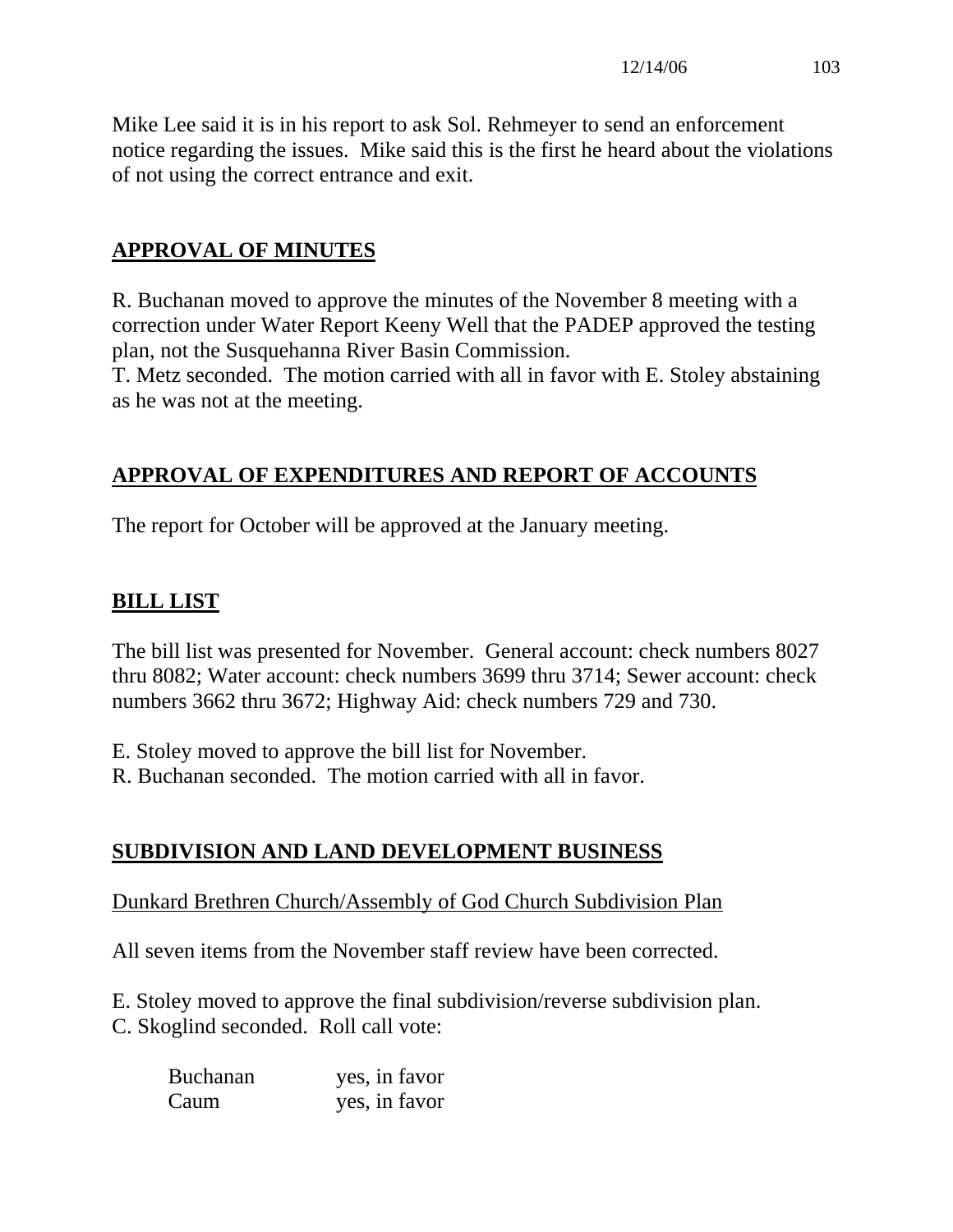| Metz     | yes, in favor |
|----------|---------------|
| Skoglind | yes, in favor |
| Stoley   | yes, in favor |
| Schnabel | yes, in favor |

#### Grading Plan for 95 East Forrest Avenue

The plan shows the finished grade for fill that will be spread at the property. The final grade on their lateral may be 20 feet deep. It is imperative that good, clean fill dirt be used at the property because of the wellhead protection zone.

Eng. Holley's office was asked to research the PA DEP testing frequency and other requirements. The applicant will need to follow the testing requirements and to hold off bringing any more fill in. If the dirt is contaminated, it will have to be removed. The testing protects both the Borough and the developer.

E. Stoley moved to approve the final grading plan contingent on the property testing guidelines being established by Eng. Holley to determine if clean fill is being used.

C. Skoglind seconded. The motion carried with all in favor.

#### Heathcote Glen Letter of Credit Reduction

Eng. Holley concurred the letter of credit may be reduced by an amount of \$113,284.05 leaving a balance of \$82,000.00.

E. Stoley moved to reduce the letter of credit by an amount of \$113,284.05 leaving a balance of \$82,000.00.

R. Buchanan seconded. The motion carried with all in favor.

#### **REPORTS**

#### **Codes Enforcement** – Michael Lee

#### Fair Prospect Emergency Access

On one of the plans, an emergency access is shown that leads to the water site behind the Lutheran Church.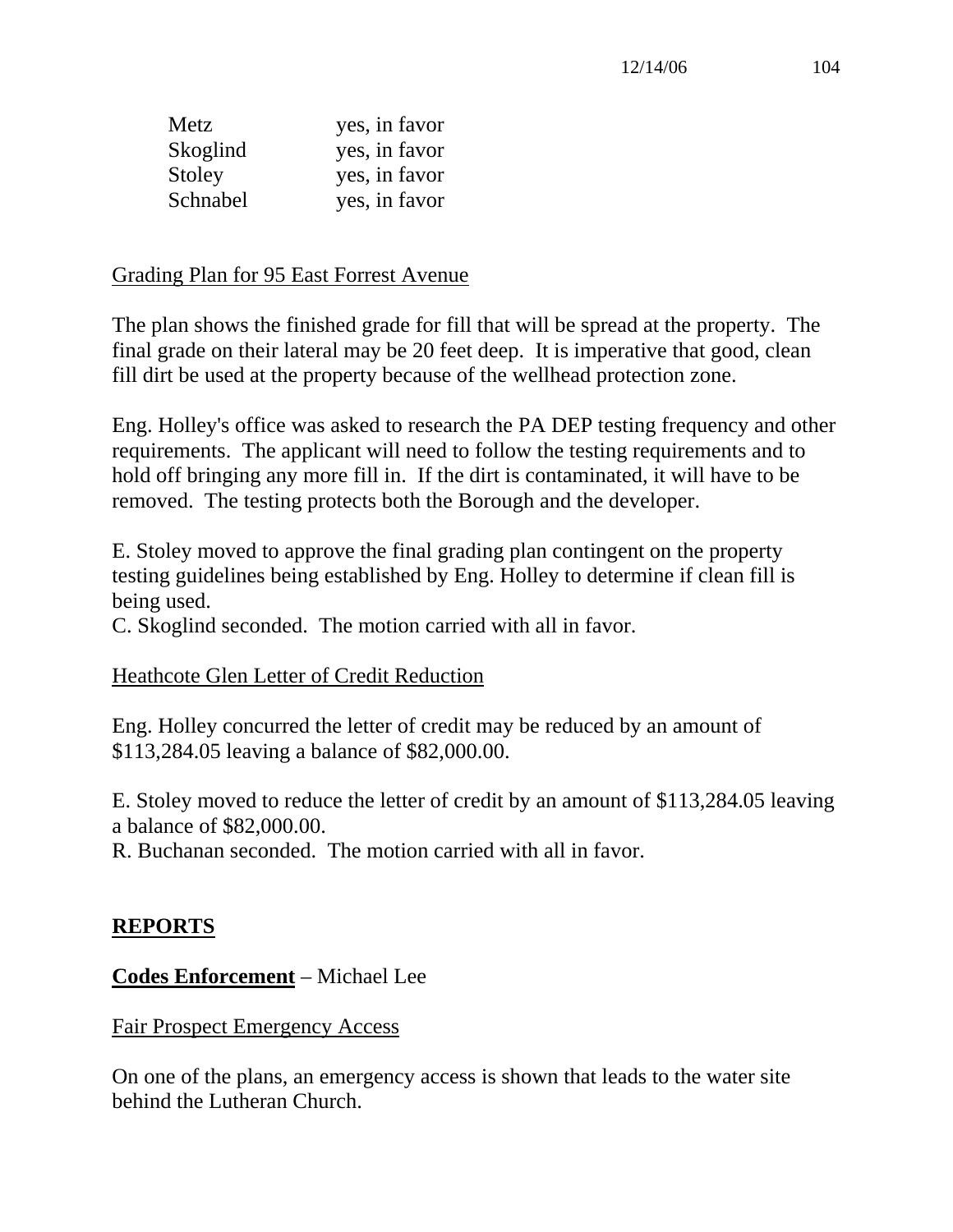R. Buchanan moved to authorize Eng. Holley respond to Shrewsbury Township that the Borough does not want to grant access across our property and in addition, we don't own the cartway, we have a right of way to use the church's access lane. E. Stoley seconded. The motion carried with all in favor.

Laurence Wirtz – 44 Lexington Drive

Mike has a meeting to inspect Laurence's addition tomorrow.

## Grim's Glass

Someone is interested in purchasing the Grim's Glass buildings for making furniture. Zoning Hearing Board approval would be needed. The agreement for the apartment is it has to be owner-occupied, not rented out.

# **EXECUTIVE SESSION**

An executive session was called at 8:28 p.m. to discuss a personnel issue. The meeting was reconvened at 9:02 p.m.

The meeting was to discuss allegations against Mike Lee. Sol. Rehmeyer read the following statement:

"The executive session was to discuss the allegations against Mike Lee. Mike is a principal owner in Codes Enforcement which is the company that does your building code enforcement and does your zoning. We've obtained information from Mike that we reviewed in the executive session and detailed the allegations against him. At this point, they have not been proven; at this point a hearing will be heard and at this point Mike Lee still retains his license and certification to inspect. Given the fact that he retains his license, and I think the Council would agree that he's done an excellent job here in the Borough, it's the Council's intention to continue with Codes Enforcement including Mike Lee pending the resolution of these issues. As a practical matter, Codes Enforcement does have other certified inspectors available within the company that can also provide inspection services and Codes Enforcement has also arranged for Commonwealth Codes Enforcement to provide back up services as necessary. So, at this point, the Borough of Shrewsbury will continue its use of Codes Enforcement as it has in the past."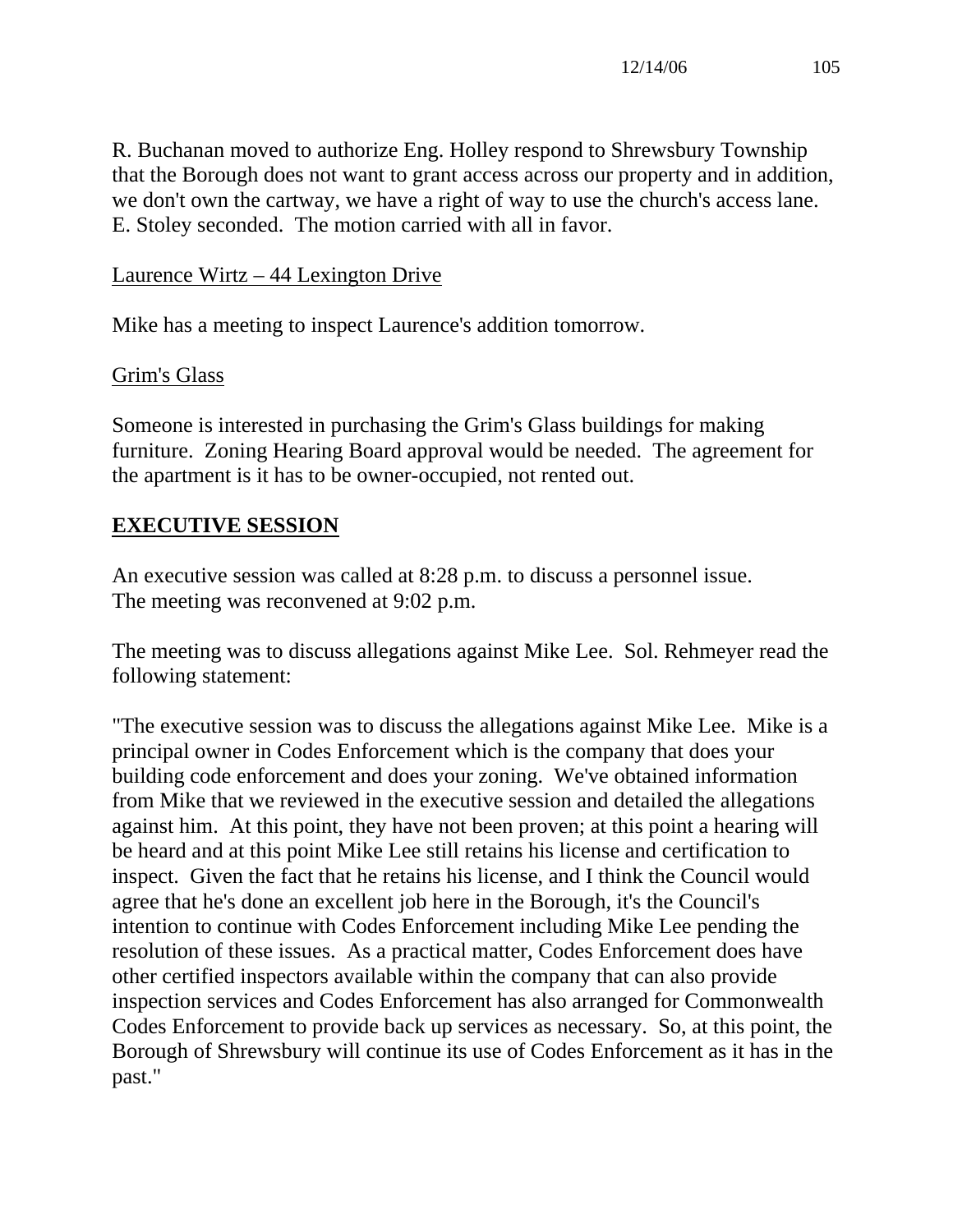## **Water & Sewer** – Richard R. Buchanan

# Keeney Well

The Susquehanna River Basin Commission is still reviewing the pump test plan. Then Paul Miller can give us a cost estimate.

#### Private Wells

Brian has met with several homeowners and measured the length of the water services. When Brian has all the measurements, the Borough can then bid the work out.

#### Gas Station Facility Profiles

Facility Profile Sheets were returned by all gas stations except the Getty Mart at 602 South Main Street.

Sol. Rehmeyer was asked to send a strong letter asking for the information.

## **Public Roads & Lighting** – Christopher M. Skoglind

#### Market Square Signal

Council agreed to have a traffic recount done in all directions at Market Square to see if left turn signals are warranted in any other direction.

C. Skoglind moved to spend \$600.00 to have traffic recounted in all four directions.

T. Metz and E. Stoley seconded. The motion carried with all in favor.

#### Street Light Resolution Valley View Grove

The resolution to have one 70 watt light installed at the intersection of Kratz Road and Tree Hollow Drive was signed.

C. Skoglind moved to approve the signing of the Resolution.

E. Stoley seconded. The motion carried with all in favor.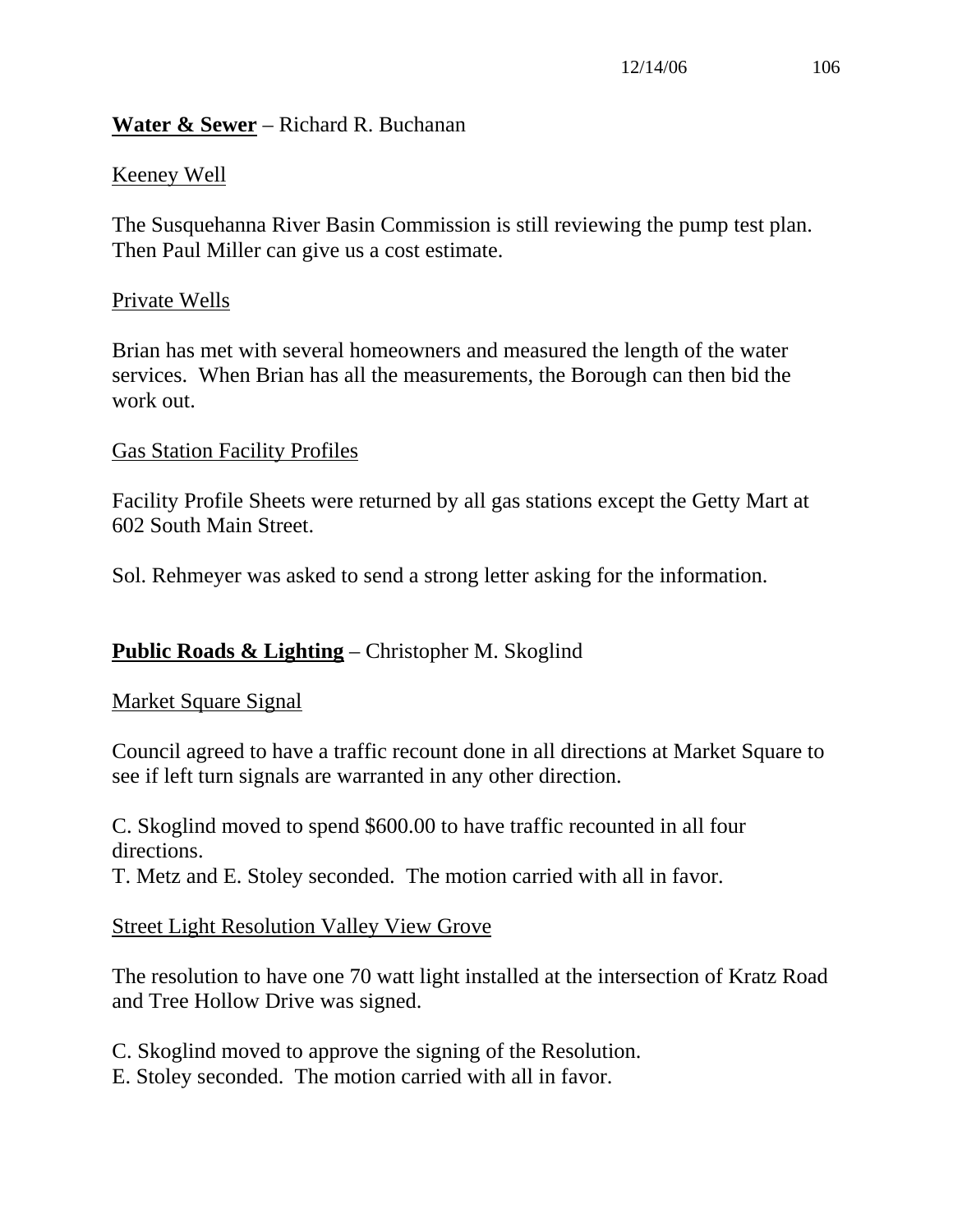#### Signal Control East Side of I-83

The control box was damaged about a month ago and is still held up with rope. B. Sweitzer said he will check the repair status with Shrewsbury Township. The lights need to be calibrated as well.

# **Public Lands & Buildings and Finance** – Christopher M. Skoglind

#### Scout House Addition

The Scouts are expecting additional membership in the next two years. Plans to enlarge the building for more rooms will be discussed.

#### Prospect Circle Privacy Fence

M. Ridgely and B. Sweitzer met at the site of the proposed fence. The Borough will allow the fence to be installed at the expense of the property owners after a building permit is obtained.

C. Skoglind moved to allow the fence to be put up on our property providing the property owners pay for the fence, accept maintenance of the fence and obtain a building permit, but we reserve the right to take down the fence at any time. R. Buchanan seconded. The motion carried with all in favor.

#### Borough Equipment Costs

We have requests from time to time to perform work for other municipalities and contractors. The following hourly rate schedule is adopted:

| Sewer Trailer and Camera with Operator                   | \$100/hour   |
|----------------------------------------------------------|--------------|
| Sewer Jetter with Operator                               | \$70.00 hour |
| Air Compressor with Operator                             | \$70.00/hour |
| $\overline{\phantom{0}}$<br><b>Backhoe with Operator</b> | \$65.00/hour |
| <b>Lateral Sewer Camera with Operator</b>                | \$60.00/hour |
| Small Equipment (pumps, compressors, air tanks, etc.)    | \$10.00/hour |
| Dump trucks with Operator                                | \$60.00/hour |

R. Buchanan moved to adopt the above fee schedule. M. Caum and C. Skoglind seconded.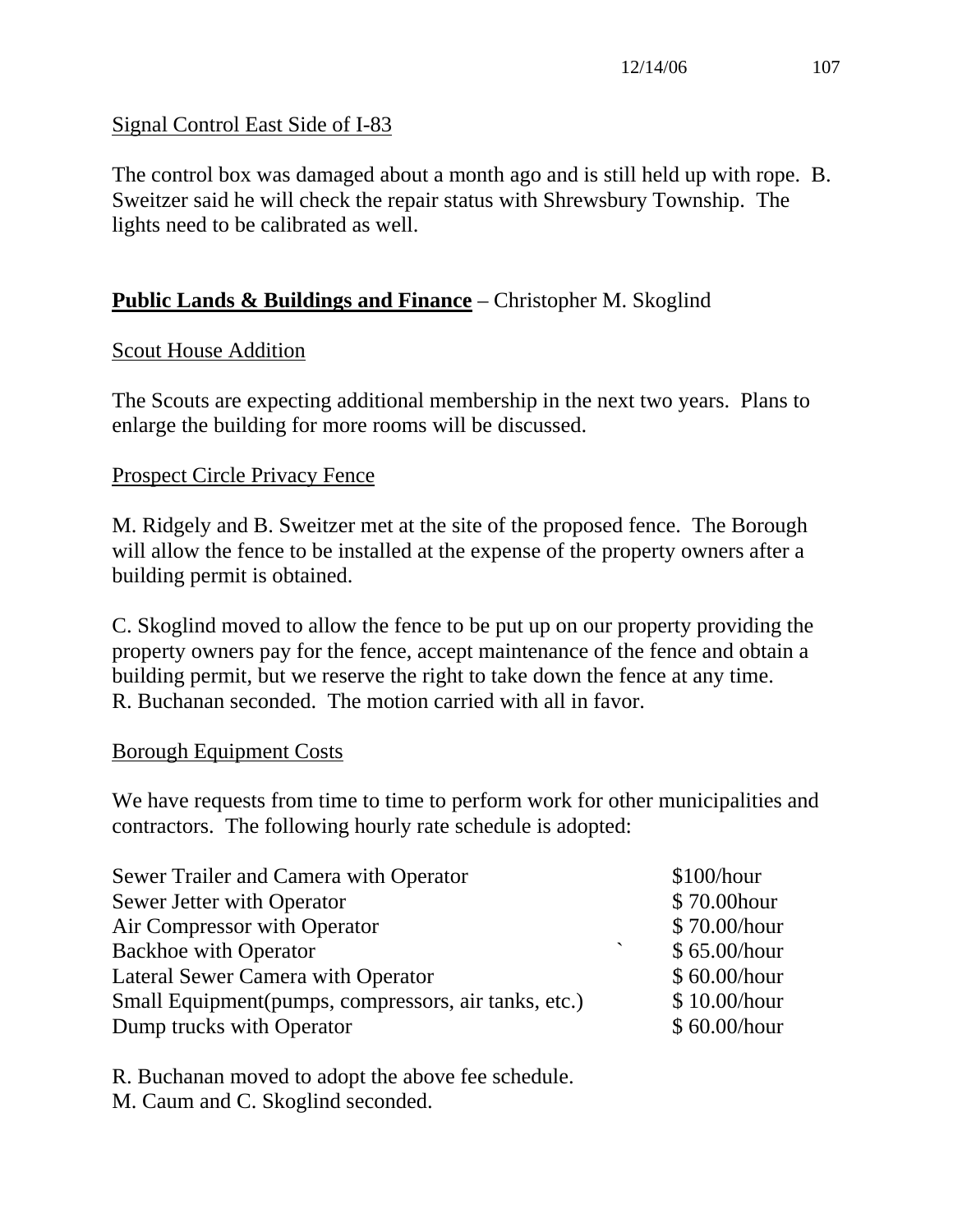E. Stoley moved to amend the motion that Sol. Rehmeyer prepare a hold harmless agreement/contract to be signed by each requester of our services. The motion seconded and carried with all in favor.

## Ballfield Generator

The old ballfield generator is in the garage. B. Sweitzer was asked to put the generator out for bid.

#### Playground Paving

The paving for the parking lot is finished. Line painting and top soiling will be done in the spring.

#### 2007 Tentative Budget

C. Skoglind moved to adopt the tentative 2007 budget with no changes in the tax rate (1.2 mills) or water, sewer or refuse rates. E. Stoley seconded. The motion carried with all in favor.

#### **ENGINEER'S REPORT**

Items were already discussed.

## **SOLICITOR'S REPORT**

#### Water Connection Ordinance

E. Stoley moved that Sol. Rehmeyer advertise the ordinance for adoption. T. Metz and M. Caum seconded. The motion carried with all in favor.

#### Michael Eagan Land Use Appeal

Mr. Eagan's attorney has taken no further action since filing the appeal.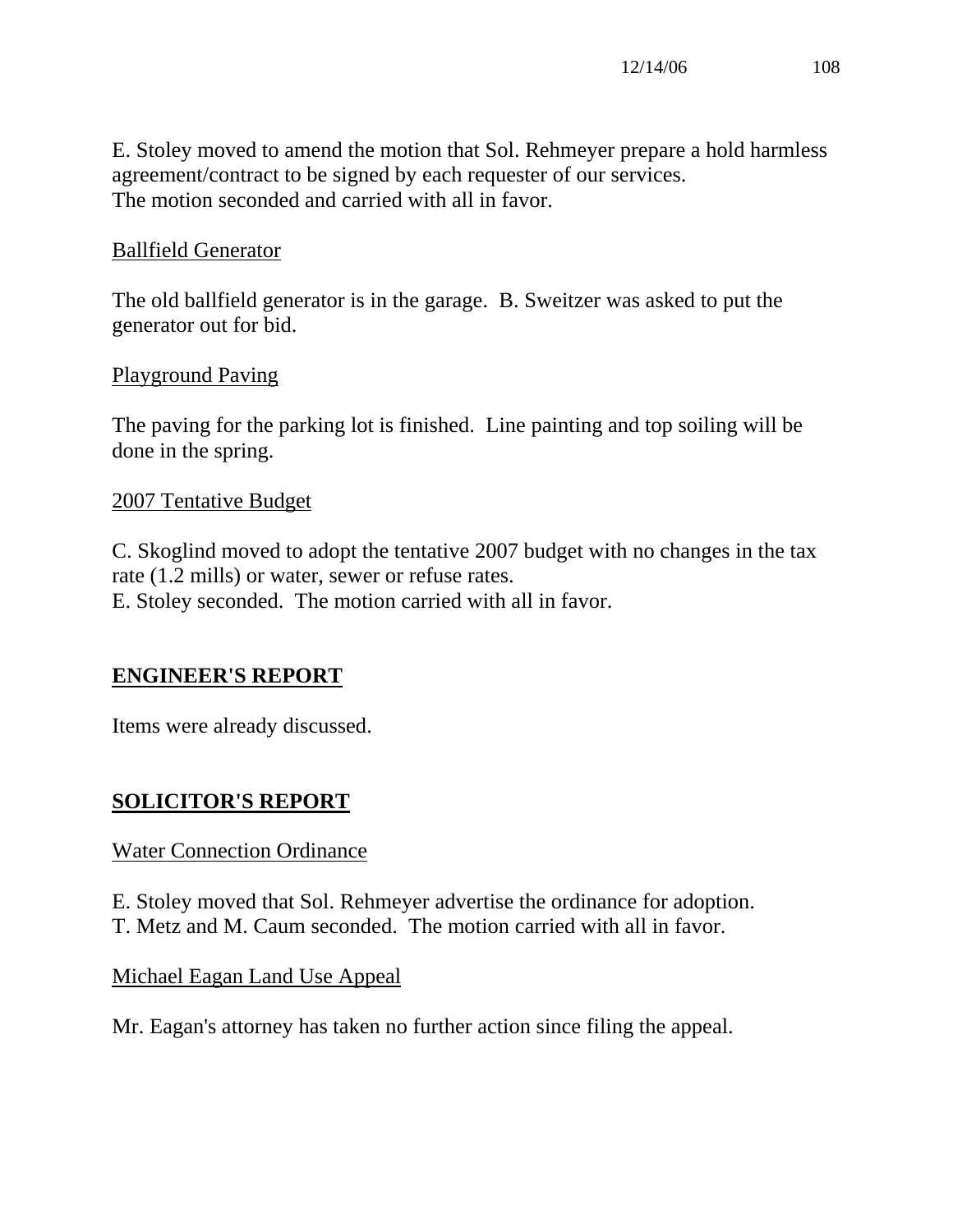#### Grim's Glass & Plastics, Inc.

There is a contingent sales agreement on the property and the realtor and Mr. Miller's attorney have asked for a payoff figure.

#### I-83 Rest Stop Issue

Sol. Rehmeyer's office is communicating their concerns about the agreement with Assistant Counsel Sharp at PennDOT while the Borough continues the process of obtaining approvals to do the well site testing.

#### 2007 Tax Ordinances

The ordinances are ready for adoption at the year end meeting.

#### Valley View Grove

An agreement was sent to Cornerstone for signature pertaining to our maintenance of the roads in the development until the roads are adopted.

#### **Public Safety, Welfare and Personnel** – Michael R. Caum

#### Holiday Schedule

M. Caum moved that the Office and Public Works Department close at noon on Friday, December 22 and December 29 and on Christmas Day and New Year's Day.

E. Stoley seconded. The motion carried with all in favor.

#### Substitute Snow Plow Driver

Permission was granted to use the services of Baron Matthews as a driver while William Murphy is out on a workers compensation related injury. The rate will be \$45.00/hour and Matthews will be added as a driver on our insurance policy.

#### Pension Audit

The pension audit report for the years 2003 through 2005 was received and the Borough is in compliance.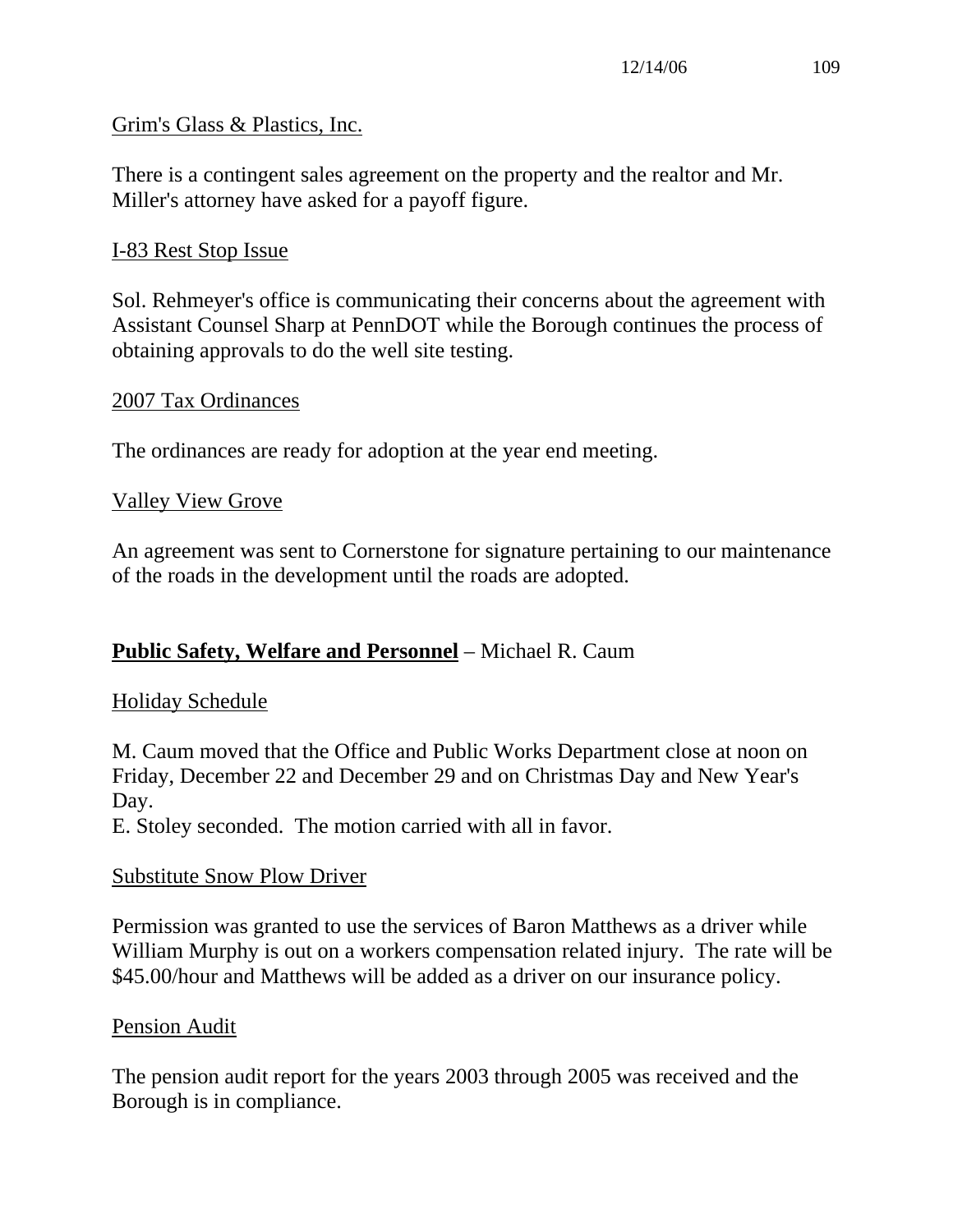#### DCED Grant

A grant for the John Deere Gator and rotary broom will be submitted next week.

## **Secretary's Report** – Cindy L. Bosley

Reminder of the year end meeting on Wednesday, December 27.

## **York Adams Tax Bureau** – Thomas D. Metz

## **Subdivision, Land Development and Zoning** – Eric W. Stoley

#### Buffer Zone

The Planning Commission reviewed the buffer zone information but they feel the ordinance should not be changed.

## **Regional Planning Commission**

We have not received a response from Shrewsbury Township regarding how the Regional Planning Commission can function without a quorum.

## **Southern Regional Police** – Richard R. Buchanan

Glen Rock Borough has requested meetings be held to discuss the funding formula for the year 2008. The first meeting should include a briefing.

The contract negotiations ceased and will go to arbitration.

## **UNFINISHED BUSINESS**

## **NEW BUSINESS**